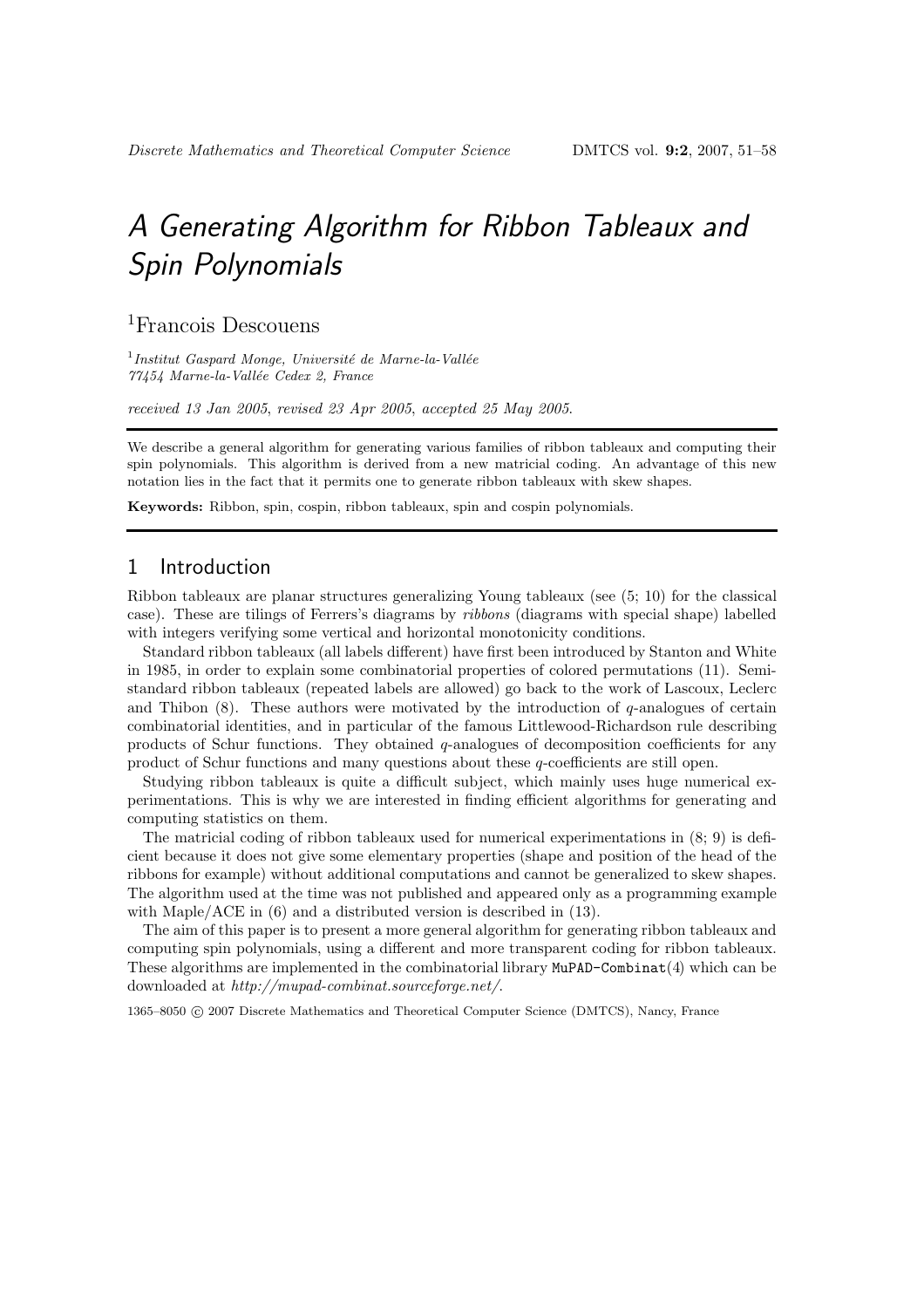# 2 Basic definitions on ribbon tableaux

We will mainly follow (1; 5; 10) for classical notions on partitions and tableaux and (10) for notations related to partitions. Let  $\lambda$  and  $\mu$  be two partitions such that the diagram of  $\lambda$  contains the diagram of  $\mu$ , The skew partition of shape  $\lambda/\mu$  can be defined as the set-theoretic difference  $\lambda - \mu$  ( $\lambda$  is called the outer partition and  $\mu$  the inner).



**Figure 1:** An 11-ribbon of height  $h(R) = 4$ 

**Definition 1** Let  $k$  be a nonnegative integer. A  $k$ -ribbon  $R$  is a connected skew diagram with k cells which does not contains a  $2\times 2$  square. The first (north-west) cell is called the head and the last one (south-east) the **tail**. The **spin** is defined as  $sp(R) = \frac{h(R)-1}{2}$  $\frac{i^{j-1}}{2}$ .



Figure 2: A tiling with 3-ribbons of the skew partition  $(8, 7, 6, 5, 1, 1)/(3, 3, 1)$  of spin 3

We will denote by  $Pav_k(\lambda/\mu)$  the set of k-ribbon tilings of the skew shape  $\lambda/\mu$ . The spin  $sp(P)$ of a tiling  $P$  is the sum of the spins of its ribbons, and the **cospin** is the associated co-statistic into  $Pav_k(\lambda/\mu)$ , i.e:

$$
cosp(P) = \max\{sp(U), U \in Pav_k(\lambda/\mu)\} - sp(P).
$$

Ribbon tableaux are labelled tilings verifying monotonicity conditions similar to these of Young tableaux. The spin of a  $k$ -ribbon tableau is the spin of the underlying tiling.



**Figure 3:** A 3-ribbon tableau of shape  $(8, 7, 6, 5, 1, 1)/(3, 3, 1)$ , weight  $(2, 2, 2, 1)$ , and spin 3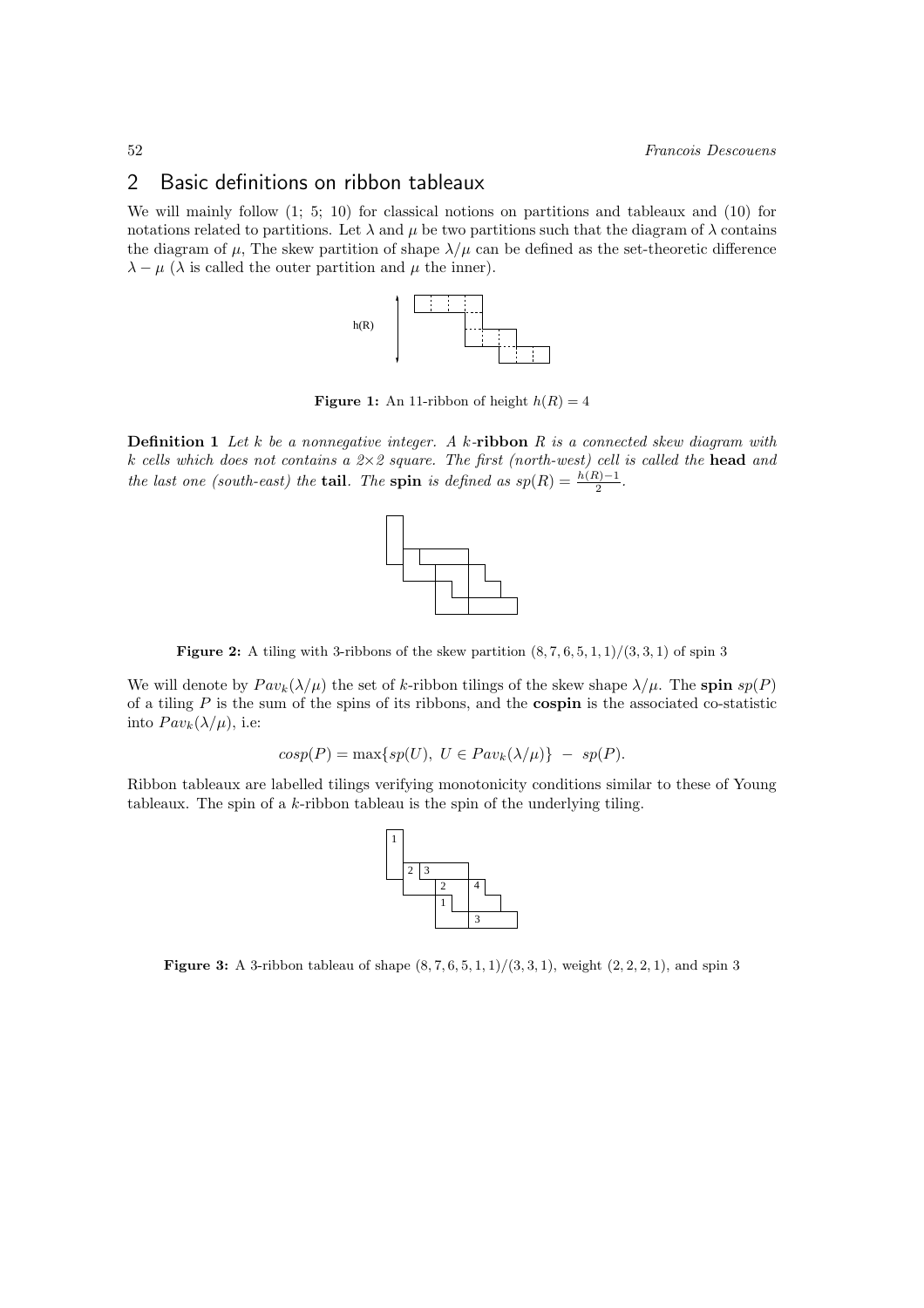Generating Algorithm of Ribbon Tableaux 53

**Definition 2** A k-ribbon tableau of skew shape  $\lambda/\mu$  is a tiling of the skew shape  $\lambda/\mu$  by labelled k-ribbons such that the head of a ribbon labelled i must not be on the right of a ribbon labelled  $j > i$  and its tail must not be on the top of a ribbon labelled  $j \geq i$ . The weight of a k-ribbon tableau is the vector  $\nu$  such that  $\nu_i$  is the number of k-ribbons labelled i.

We denote by  $\text{Tab}_k(\lambda/\mu, \nu)$  the set of all semi-standard k-ribbon tableaux of shape  $\lambda/\mu$  and weight  $\nu$ .

**Definition 3** The spin and cospin polynomials associated to the set  $Tab_k(\lambda/\mu, \nu)$  are:

$$
G^{(k)}_{\lambda/\mu,\nu}(q)=\sum_{T\ \in\textit{Tab}_k(\lambda/\mu,\nu)}q^{sp(T)}\quad\textit{and}\quad \tilde{G}^{(k)}_{\lambda/\mu,\nu}(q)=\sum_{T\ \in\textit{Tab}_k(\lambda/\mu,\nu)}q^{cosp(T)}.
$$

If we write  $sp^* = \max\{sp(T), T \in Tab_k(\lambda/\mu)\}\)$ , the following property holds:

$$
G_{\lambda/\mu,\nu}^{(k)}(q) = q^{sp^*} \tilde{G}_{\lambda/\mu,\nu}^{(k)}(\frac{1}{q}).
$$

**Example 1** In  $Tab_3((8, 7, 6, 5, 1), (3, 3, 2, 1))$ , these two polynomials are:

$$
G_{(8,7,6,5,1),(3,3,2,1)}^{(3)}(q) = 3q^2 + 17q^3 + 33q^4 + 31q^5 + 18q^6 + 5q^7,
$$

# 3 A generating algorithm

In this section, we describe a new algorithm for generating all the ribbon tableau in  $\text{Tab}_k(\lambda/\mu, \delta)$ and computing their spin polynomials. The main basic idea is to apply recursively the algorithm of removing k-ribbon strips from a partition.

# 3.1 A new coding for ribbon tableaux

In this subsection, we extend the coding of (13) which is not well adapted to ribbon tableaux with skew shape  $\lambda/\mu$  and does not give immediate access to the shape of the tableau. If the partition  $\lambda$  is  $(\lambda_1, \ldots, \lambda_n)$ , our coding is an  $n \times \lambda_1$ -array  $(A_{i,j})$  defined as follows:

1- 
$$
A_{i,j} = -1
$$
 if  $(i, j) \in \mu$ ,

- 2-  $A_{i,j} = p$  if there is the head of a ribbon labelled p in the cell  $(i, j)$ ,
- 3-  $A_{i,j} = 0$  otherwise.

By construction, we can immediately read the shape of the corresponding ribbon tableau, and the length of the ribbons is obtained by dividing the number of non negative cells by the number of positive cells. This coding makes sense when  $k = 1$  because we obtain the classical representation of a skew Young tableau (each ribbon is reduced to its head).

The structure used in (13) was a matrix where the entry  $(i, j)$  is equal to k if there is the tail of a ribbon labelled  $i$  in the j-th column of the shape. We show that the main difficulty in carrying out this construction is that we cannot read the shape of the partition without reconstructing the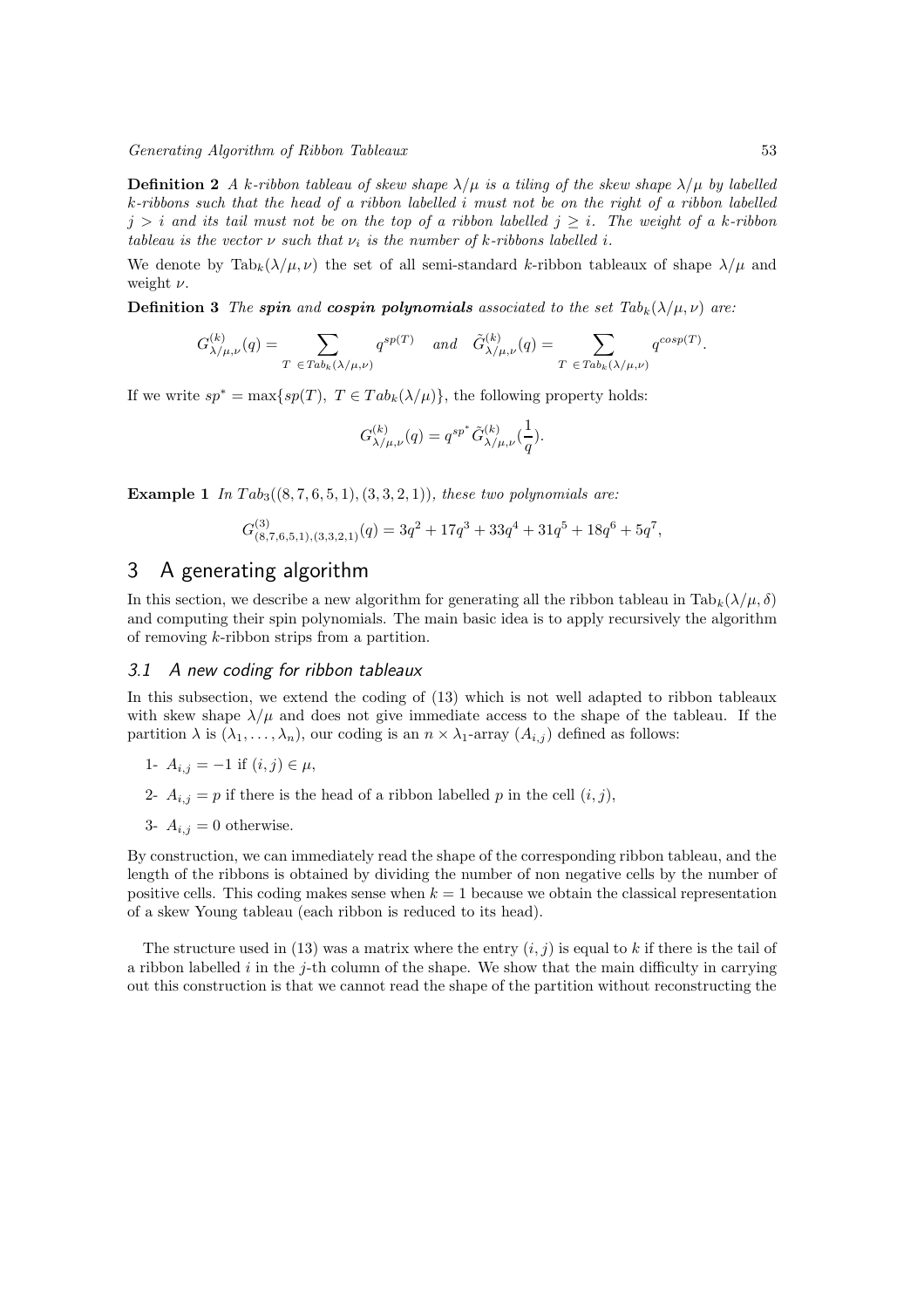entire ribbon tableau. Furthermore, this coding become non injective when we try to generalize it on ribbon tableaux of skew shape. With the previous example we would obtain the following matrix:

A:  
\n
$$
\begin{pmatrix}\n0 & 3 & 3 & 0 & 3 & 0 & 0 & 0 \\
3 & 0 & 3 & 0 & 3 & 0 & 0 & 0 \\
0 & 0 & 0 & 0 & 3 & 0 & 0 & 3 \\
0 & 0 & 0 & 0 & 0 & 0 & 3 & 0\n\end{pmatrix}
$$
\n
$$
\begin{pmatrix}\n2 \\
2 \\
3 \\
1\n\end{pmatrix}
$$
\nA  
\n
$$
\begin{pmatrix}\n0 & 3 & 3 & 0 & 3 & 0 & 0 & 0 \\
0 & 0 & 0 & 0 & 3 & 0 & 0 \\
0 & 0 & 0 & 0 & 3 & 0 & 0\n\end{pmatrix}
$$
\nA  
\n
$$
\begin{pmatrix}\n2 \\
0 \\
1 \\
1 \\
0 \\
0 \\
0 \\
0 \\
0 \\
0 \\
0 \\
0 \\
0 \\
0 \\
0 \\
0\n\end{pmatrix}
$$

**Figure 4:** The new coding of a 3-ribbon tableau of shape  $(8, 7, 6, 5, 1, 1)$  and weight  $(3, 3, 2, 1)$ 



**Figure 5:** The new coding of a 3-ribbon tableau of skew shape  $(8, 7, 6, 5, 1, 1)/(3, 3, 1)$  and weight  $(3, 2, 2, 1)$ 

Decoding a k-ribbon tableau from an array  $(A_{i,j})$  is as follows: for each label p considered in decreasing order, we fix vertically by the head a ribbon labelled  $p$  in the cell  $(i, j)$  of the shape if  $A_{i,j} = p$ , and we drive them to the frontier of the partition.

Algorithm 1 (From coding to ribbon tableaux)

- Input: an array  $M = (m_{ij})$ .
- Initialize:
	- $\lambda / \mu$  ← the shape of the tableau coded by M,

 $\nu$  ← the weight of the tableau.

- For each label  $i$  in  $\nu$ :
	- $-$  fix ribbons labelled  $i$  by the head in each position corresponding to the cells labelled  $i$  in  $M$ ,
	- drive these ribbons on the frontier of  $\lambda$ ,
	- $\lambda$  ←  $\lambda$  without previous ribbons labelled *i*.
- Output: The k-ribbon tableau corresponding to the array M.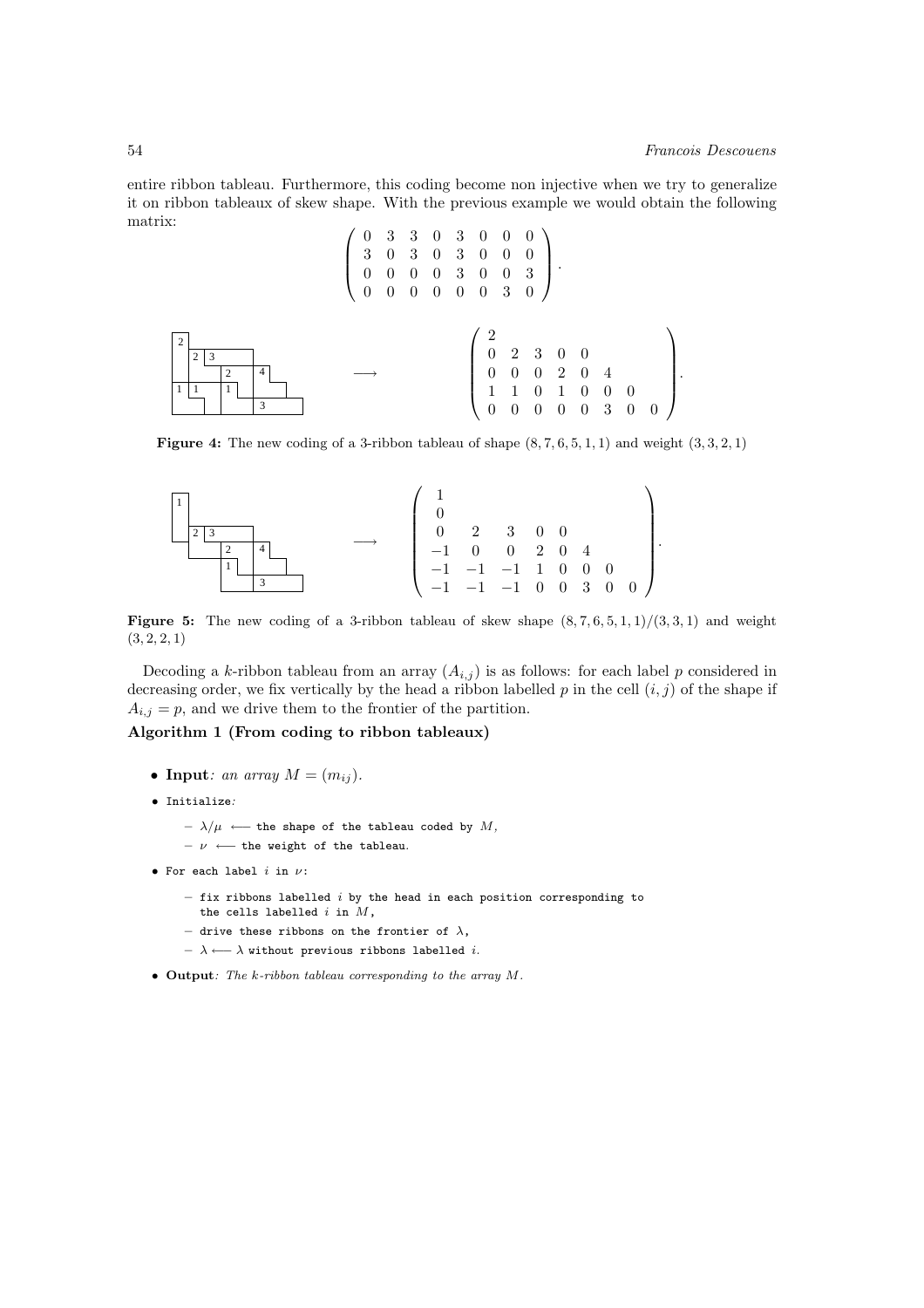

Figure 6: Running of the algorithm on the previous 3-ribbon tableau of shape  $(876511)/(331)$  and weight (2221)

#### 3.2 Adding and removing  $k$ -ribbon strip

In order to explain our generating algorithm, we begin with a general algorithm for adding or removing a k-ribbon strip from a partition (these two operators on partitions come from the representation theory of the quantum algebra  $U_q(\widehat{sl_n})$ , see (2) for more details).

Definition 4 A skew tiling by k-ribbons Θ where the tail of each ribbon is not on top of an other ribbon is called a k-ribbon strip. The weight of  $\Theta$  is the number of ribbons in the tiling. Let  $\Theta_{\uparrow}$  (resp.  $\Theta_{\downarrow}$ ) be the the horizontal strip made of the top cells (resp. the bottom cells) of the  $columns of  $\Theta$ .$ 



Figure 7: A horizontal 5-ribbon strip of weight 4 and spin 3/2

In a ribbon strip, the head of each ribbon lies in  $\Theta_{\uparrow}$  and the tails in  $\Theta_{\downarrow}$ . As a k-ribbon strip has a unique tiling by k-ribbons, it is completely defined by the positions of all the ribbons's heads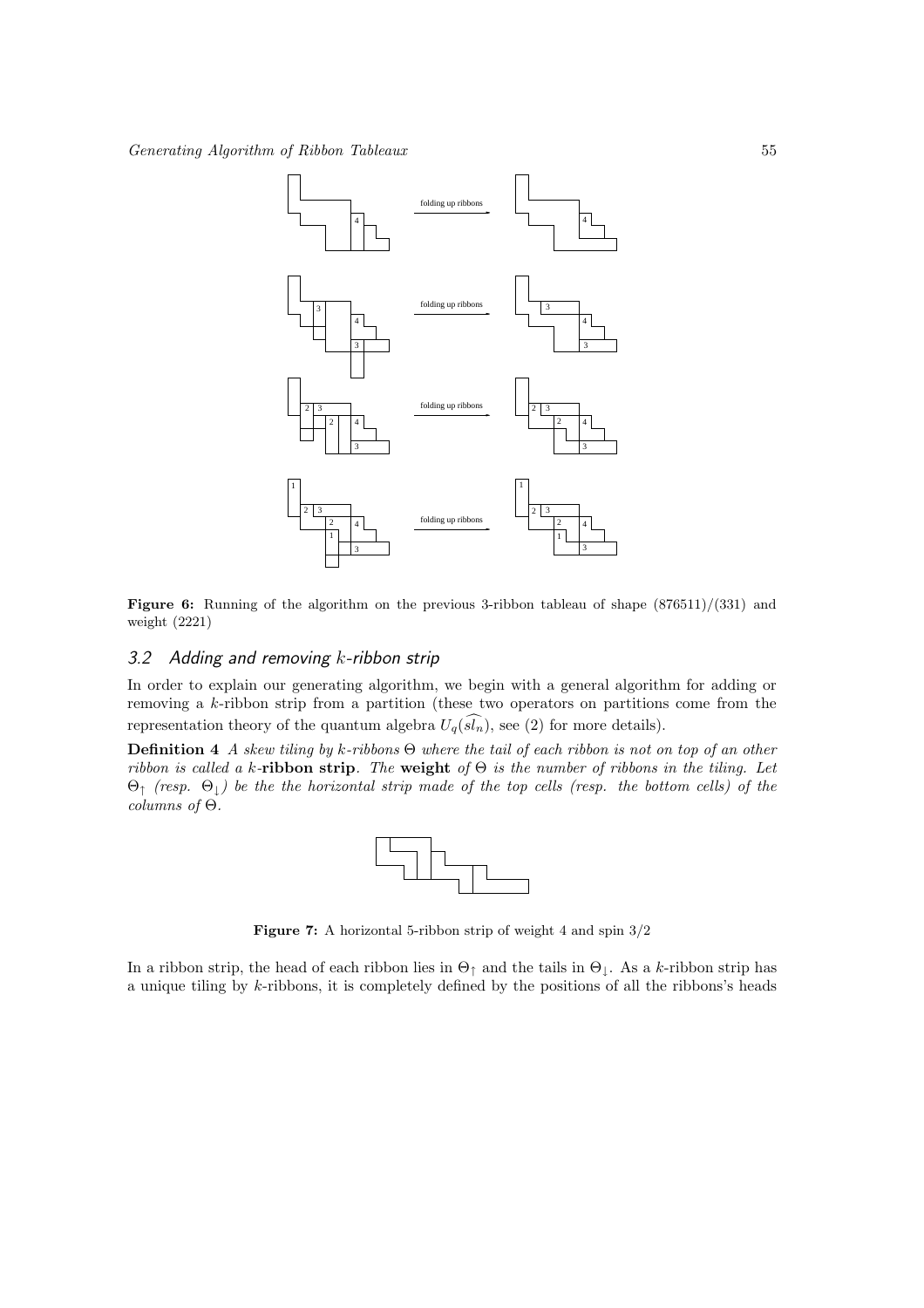and the outer partition or all the tails and the inner partition. For adding a k-ribbon strip  $\Theta$  to a partition, we represent this strip by the integer vector  $\mathcal{P} = (p_1, \ldots, p_n)$  with  $p_i = k$  if  $\Theta$  has a ribbon with tail in the *i*-th column of  $\Theta_{\perp}$ . Similarly, for removing a k-ribbon strip  $\Theta$  from a partition, the vector P is now defined by  $p_i = -k$  if  $\Theta$  has a ribbon with head in the *i*-th column of  $\Theta_{\uparrow}$ .

#### Algorithm 2 (Algorithm for adding a  $k$ -ribbon strip to a partition)

- **Input**: the partition  $\lambda = (\lambda_1, \ldots, \lambda_n)$  and the positions vector  $\mathcal{P} = (p_1, \ldots, p_r)$ .
- Initialize:
	- $\delta \longleftarrow (max(n,r) 1, \ldots, 0),$
	- $\lambda$  ← conjugate partition of  $\lambda$ .
- $\lambda \longleftarrow \lambda + \delta + \mathcal{P}$ .
- Sorting  $\lambda$ :
	- $\lambda \longleftarrow \sigma(\lambda)$ ,
	- $I \longleftarrow$  the inversions number of σ.
- if  $\lambda \delta$  is a partition:
	- $-$  then  $\lambda \longleftarrow$  conjugate  $(\lambda \delta)$  and  $I \longleftarrow \frac{(k-1)(p_1 + ... + p_r) I}{2k}$ ,
	- $-$  else  $\lambda$  ← FAIL.
- Output:  $(\lambda, I)$  if exists, FAIL otherwise.

In the previous algorithm,  $\sigma$  corresponds to a permutation which permits to sort the vector λ. Let defined the number of inversions of the permutation σ by the cardinality of the set  $\{(i, j) \text{ such that } i < j \text{ and } \sigma(i) > \sigma(j)\}.$ 

## 3.3 Generating algorithm and computation of the spin and cospin polynomials for ribbon tableaux of a given shape and weight

We will generalize the generating algorithm of  $(13)$  to the case of k-ribbon tableaux of skew shapes. A basic remark consists in the fact that the ribbons labelled  $i$  form a  $k$  ribbon strip  $\Theta_i$  of weight  $\nu_i$ . That's why we search recursively all the k-ribbon strip of weight  $\nu_i$  contained in the shape and removable from the outer partition and we fill an array with the positions of the head in  $\Theta_i \uparrow$ . As the algorithm 1 also returns the spin of the added/removed k-ribbon strip, by keeping the spin in each step of the construction we obtain finally the spin of each tableau. In other words this algorithm permits one to compute the spin and cospin polynomials without additional computation.

#### Algorithm 3 (Generating algorithm for ribbon tableaux and spin polynomials)

- Input: The shape  $\lambda/\mu$ , the weight  $\nu = (\nu_1, \ldots, \nu_p)$  and k.
- Initialize:  $P = 0$  and  $L \leftarrow \{(T, \lambda, 0)\}$  where T is an array filled with -1 in cells corresponding to  $\mu$  and 0 otherwise.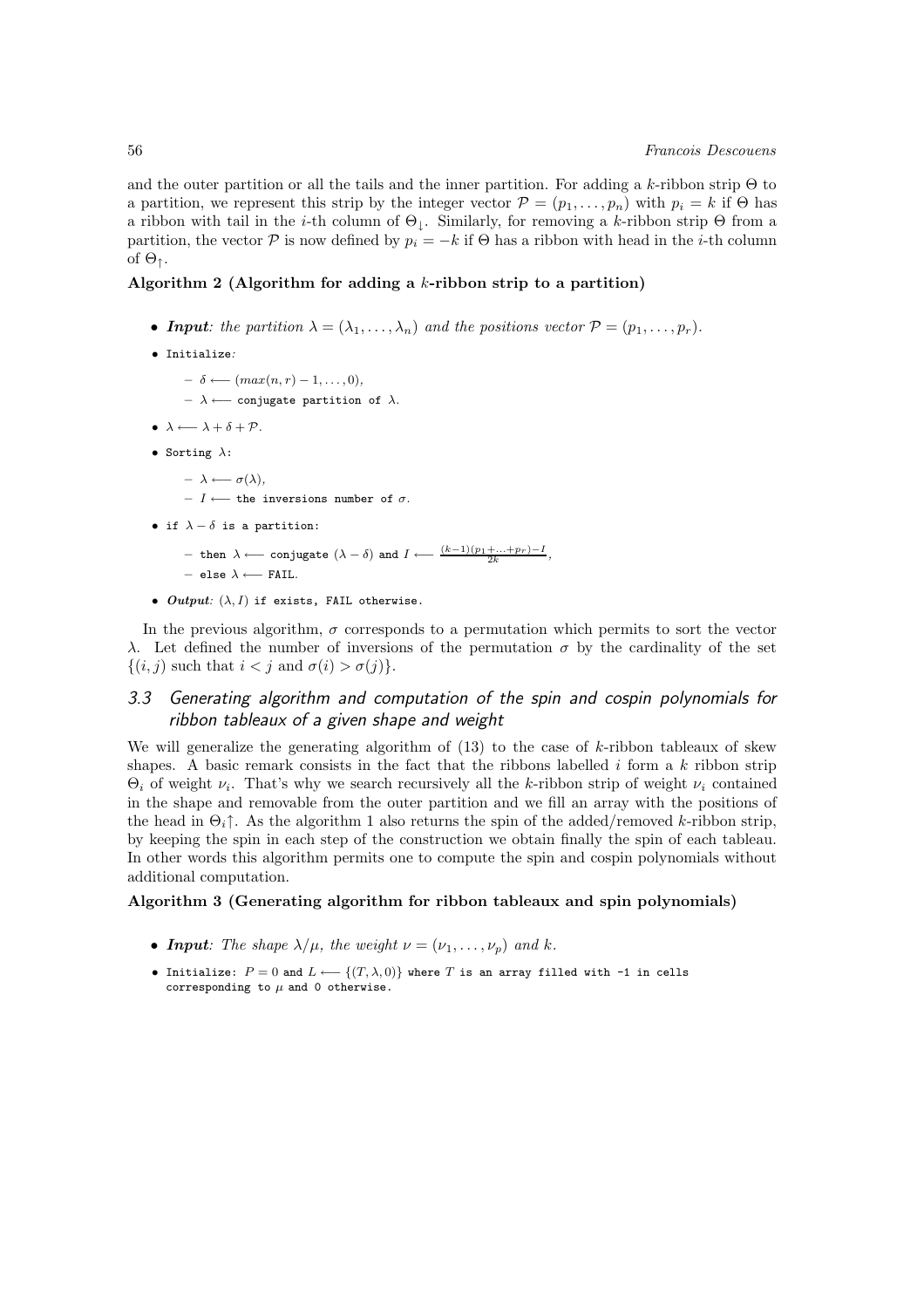- For each weight  $j$  from  $p$  down to 1, For each  $(T, \lambda_T, sp_T)$  in L and each permutation C of the vector  $(0, \ldots, 0, k, \ldots, k)$  corresponding to a valid removed  $k$ -ribbon strip,  $\lambda_1 - \nu_j$  v<sub>j</sub> times
	- fill in  $T$  the cells corresponding to the frontier of  $\lambda_T$  and the non-zero coordinates of  $\mathcal{C}$ ,
	- $\lambda_T \longleftarrow \lambda_T$  without the k-ribbon strip corresponding to  $\mathcal{C}$ ,
	- $-$  spT ← spT + the spin of the previous k-ribbon strip,
	- $-$  if  $\mu \subset \lambda_T$  then  $L \longleftarrow L \cup (T, \lambda_T, sp_T)$ .
- For each tableau T in  $L$ ,  $P \longleftarrow P + q^{spT}$ .
- Output:
	- The list L of all the k-ribbon tableaux of skew shape  $\lambda/\mu$  and weight  $\nu$ ,
	- $-$  P the spin polynomial of this set.

By studying the progress of this algorithm with huge set of ribbon tableaux we remark that at the bottom of the tree there are a lot of nodes, but in there is only few different shape for the remaining partition. For example the number of nodes for  $\lambda = (6, 6, 6, 6, 6, 6)$  and  $\nu = (3, 1, 1, 1, 1, 1, 1, 1, 1)$ is the sequence 3, 12, 48, 198, 780, 2940, 10080, 31080, 81480 and finally 43680 but the number of different remaining shape are 3, 9, 16, 27, 33, 38, 33, 27, 16, 1. Our previous algorithm search, at step i, all the possibility to retire a  $k$  ribbon strip from the remaining partition, but in fact we need to test all the possibility only on the few remaining partitions. That's why a recursive implementation of the previous algorithm with a remember option seems to be the most efficient way to generate ribbon tableaux.

**Example 2** In the case of 3-ribbons with  $\lambda = (9, 9, 9, 9, 9, 9, 9, 9, 9)$  and standard weight  $\mu =$  $(1^{27})$ , we have the following spin polynomial:

 $414315330 + 8286306600 q + 85027356570 q^2 + 588666753870 q^3 + 3062543589300 q^4 +$  $12659483135520 q^5 + 42941179272810 q^6 + 121912682783970 q^7 + 293410572110760 q^8 +$  $603798294330270 q^9 + 1068859924958280 q^{10} + 1634693172838050 q^{11} + 2166452577489720 q^{12} +$  $2492870571244950 q^{13} + 2492870571244950 q^{14} + 2166452577489720 q^{15} + 1634693172838050 q^{16} +$  $1068859924958280 q^{17} + 603798294330270 q^{18} + 293410572110760 q^{19} + 121912682783970 q^{20} +$  $42941179272810 q^{21}\!+\! 12659483135520 q^{22}\!+\! 3062543589300 q^{23}\!+\! 588666753870 q^{24}\!+\! 85027356570 q^{25}$  $+8286306600q^{26}+414315330q^{27}$ 

which correspond to a computation over 16 882 686 792 972 000 ribbon tableaux.

# Acknowledgments

The author wishes to express his gratitude to the members of the algebraic combinatorics team of the University of Marne-la-Vallée for their helpful comments.